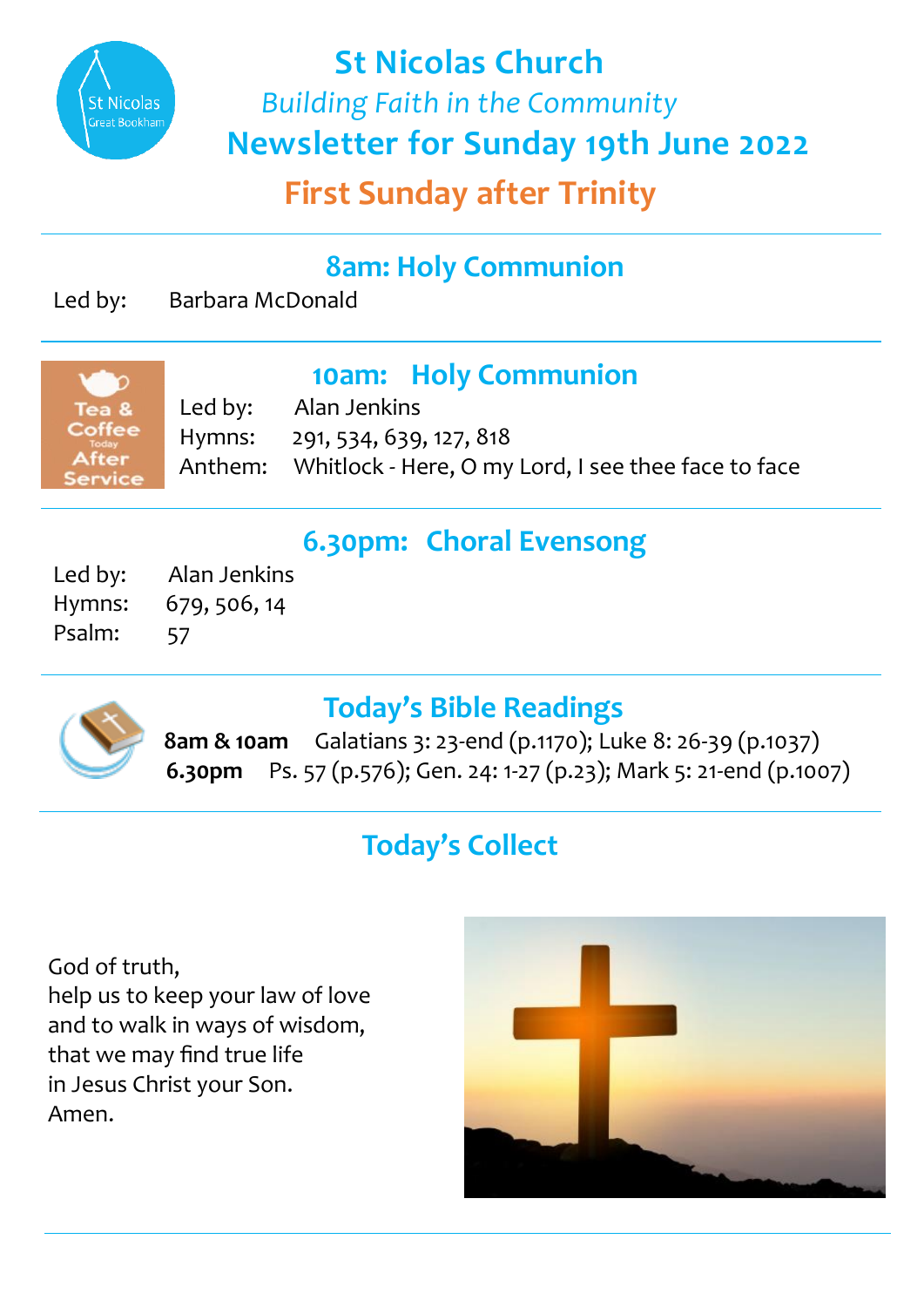## **This week we are praying for:**

- For the work of Oasis Charitable Trust and our links Gill Caldwell and Celeste Rios. Please pray for Oasis Restore, in Rochester, which will be England's first secure school for young people in custody for serious crimes and who have complex needs. Oasis will be running the school now that new legislation has been given royal assent allowing a charity to run such an establishment, rather than a commercial company. Set to open in 2023, the secure school will "*bring the care and rehabilitation of children in custody in line with our 21st century understanding of neuroscience*" says Revd. Steve Chalke, Oasis Founder.
- For our team of Pastoral Assistants led by Val Lomax.
- For our neighbours in Fiona Close, Sharon Close, Byron Close and Lime Tree Close.
- For Our Church Development Plan: focussing on Welcome led by Vicki Dixon.
- From our Electoral Roll: Peter; Alan; Chris; Susan; Joy; Carole.
- Family and friends of those who have recently died: Hilary Corrie; Cherry Phillips.
- Those who are ill: Eldred Clark; Tim Carlier; Cathryn Jobson; Valerie Goode.

**If you have a prayer request please contact a member of the ministry team. You can also raise a prayer request by email at pleasepray@stnicolasbookham.org.uk or via our website 'prayer page' at https://www.stnicolasbookham.org.uk/prayer**

### **Notices**

#### **QUESTIONS TO CONSIDER BASED ON THIS WEEK'S BIBLE READING All one in Christ Jesus**

- 1. Who do you think is in danger of being excluded from the church today? How would you rewrite Paul's list?
- 2. Have you ever excluded yourself?

**TRAIDCRAFT STALL** The Traidcraft stall is available in church this week, please come and have a look at it.

**CARDS FOR PRISONERS** Monday 20th June 2pm. Thank you to those who supplied old cards to Mother's Union. Please come and help us to make them into packs for the prisoners to work on in their cells. Come and join us in the Pastoral Centre. Tea and biscuits provided.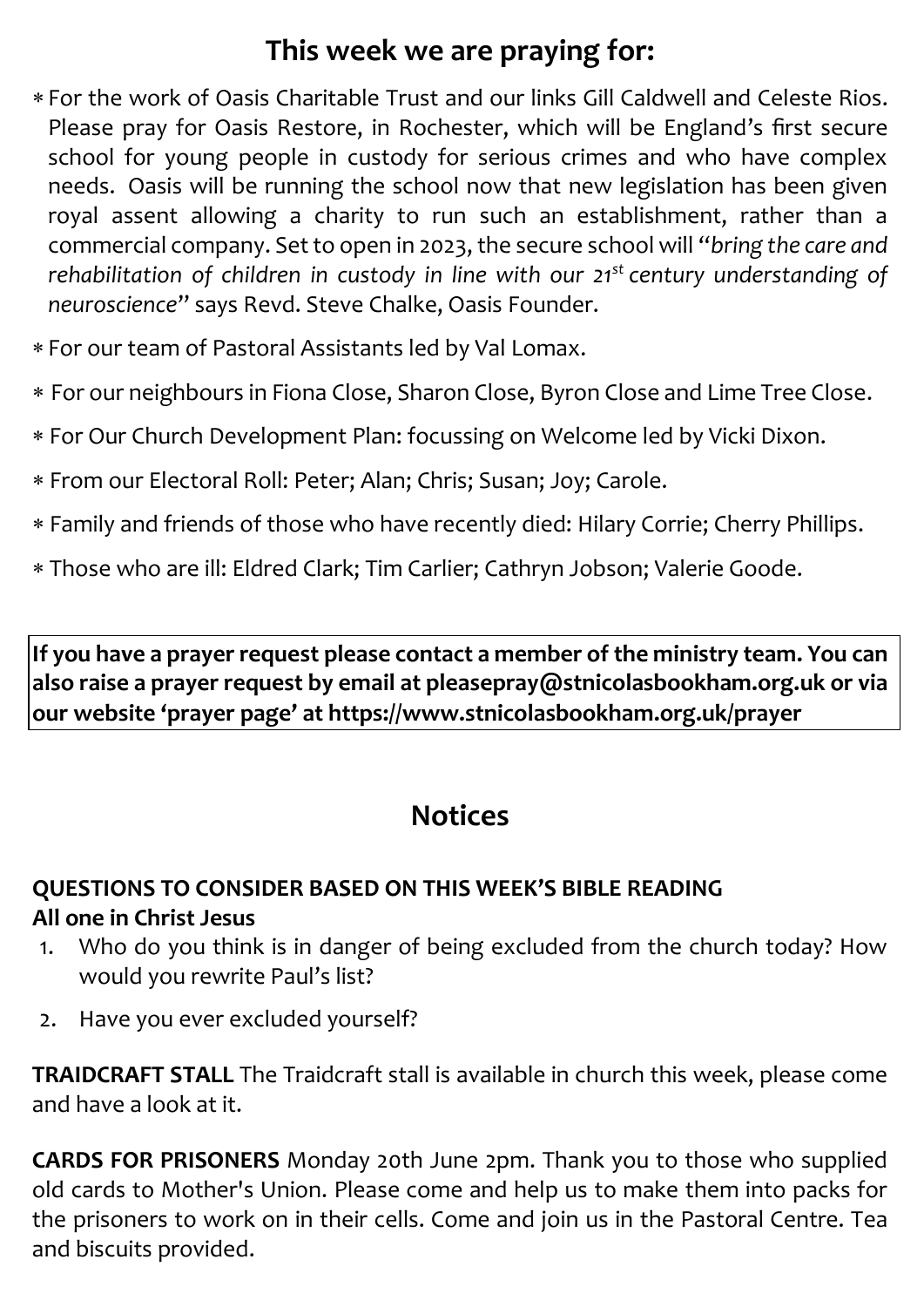**CHERRY PHILLIPS FUNERAL** is arranged for 3.15 pm on Thursday 23rd June in St Nicolas church, with the wake in the church afterwards.

**THE GRANGE AT BOOKHAM - THE BIG CELEBRATION PICNIC** is on Sunday 26th June from 11am to 4pm. All are invited. Free entry - bring a picnic and rug; licenced bar; pizza van; ice cream; simply scones and tea; prize for the best 'royal themed fancy dress'; dog show; pets corner; games; street theatre; and a song about the Queen.

**FRIENDS OF ST NICOLAS AGM** is on Wednesday 29th June at 7pm in Church. We have Vivien White giving a talk on the Rev Shepeard George Bird and the Grange. Do join us to hear about the support given by the Friends to the Church. Vivien is a local historian and a most interesting speaker. Do come along: all are welcome.

**CHRISTIAN AID WEEK FUNDRAISING MAY 2022** Thank you to all who gave to the 2022 Christian Aid appeal via the St Nicolas on-line donations link. We have raised £945 plus £225 gift aid for the charity. Anne Shears

**PARISH SAFEGUARDING OFFICER VACANCY** Our Safeguarding team are looking for a new team member. We are normally a team of three. Please speak to Ruth Dyson or Anne Shears if you might be able to help.

**ALMSHOUSES VACANCY** Bookham United Charities have vacancies in their Almshouses (established 1889) for single ladies with a connection to the parish of Bookham, who are in need of accommodation locally. Must be non-smokers and no pets are permitted. In the first instance please contact Dawn Owers on 01372 452578 (07788 495162) or Vivien Hollingsworth on 01373 801357 (07758 815902).

| Mon 20th | 10:00 am  | TotsAlive! – Church and Church Room                        |
|----------|-----------|------------------------------------------------------------|
|          | 1:30 pm   | Craft Group - Pastoral Centre                              |
|          | 4:00 pm   | BYouth - Pastoral Centre                                   |
| Tue 21st | 10:00 am  | Tuesday Coffee Morning - Pastoral Centre                   |
| Thu 23rd | 10:00 am  | Holy Communion - Church (2 Kings 24: 8-17; Matt. 7: 21-29) |
|          | 10:40 am  | Thursday Coffee Morning - Church Room                      |
|          | 3:15 pm   | Funeral of Cherry Phillips - Church                        |
|          | $6:45$ pm | Choir Practice - Church                                    |
| Fri 24th | 10:30 am  | Inspire and Create - Pastoral Centre                       |
|          | 4:00 pm   | BYouth - Pastoral Centre                                   |
| Sun 26th | 8:00 am   | Holy Communion (Galatians 5: 1, 13-25; Luke 9: 51-end)     |
|          | 10:00 am  | Holy Communion (Galatians 5: 1, 13-25; Luke 9: 51-end)     |

### **The Week Ahead**